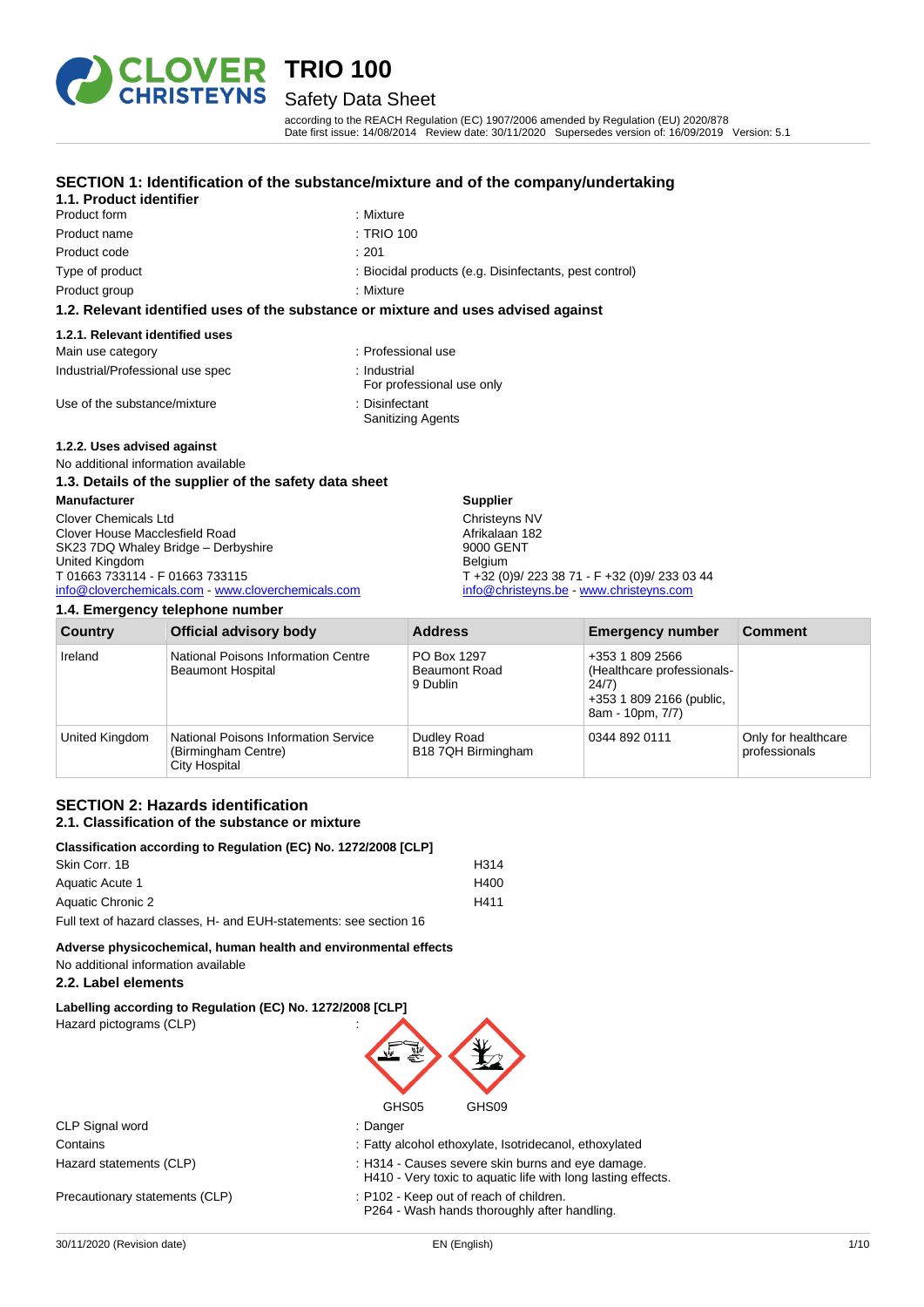### Safety Data Sheet

according to the REACH Regulation (EC) 1907/2006 amended by Regulation (EU) 2020/878

P280 - Wear protective gloves, eye protection. P303+P361+P353 - IF ON SKIN (or hair): Take off immediately all contaminated clothing. Rinse skin with water or shower. P332+P313 - If skin irritation occurs: Get medical advice/attention. P305+P351+P338 - IF IN EYES: Rinse cautiously with water for several minutes. Remove contact lenses, if present and easy to do. Continue rinsing. P337+P313 - If eye irritation persists: Get medical advice/attention. P273 - Avoid release to the environment.

#### **2.3. Other hazards**

This substance/mixture does not meet the PBT criteria of REACH regulation, annex XIII

This substance/mixture does not meet the vPvB criteria of REACH regulation, annex XIII

Contains no PBT/vPvB substances ≥ 0.1% assessed in accordance with REACH Annex XIII

| <b>Component</b>                                                                            |                                                                                                                                                                                 |  |
|---------------------------------------------------------------------------------------------|---------------------------------------------------------------------------------------------------------------------------------------------------------------------------------|--|
| Isotridecanol, ethoxylated (69011-36-5)                                                     | PBT: not relevant – no registration required<br>vPvB: not relevant - no registration required                                                                                   |  |
| Quaternary ammonium compounds, benzyl (C12 -<br>C16) alkyl dimethyl, chlorides (68424-85-1) | This substance/mixture does not meet the PBT criteria of REACH regulation, annex XIII<br>This substance/mixture does not meet the vPvB criteria of REACH regulation, annex XIII |  |

The mixture does not contain substance(s) included in the list established in accordance with Article 59(1) of REACH for having endocrine disrupting properties, or is not identified as having endocrine disrupting properties in accordance with the criteria set out in Commission Delegated Regulation (EU) 2017/2100 or Commission Regulation (EU) 2018/605

### **SECTION 3: Composition/information on ingredients**

**3.1. Substances**

Not applicable

### **3.2. Mixtures**

| <b>Name</b>                                                                    | <b>Product identifier</b>                                              | $\%$      | <b>Classification according to</b><br><b>Regulation (EC) No. 1272/2008</b><br>[CLP]                                             |
|--------------------------------------------------------------------------------|------------------------------------------------------------------------|-----------|---------------------------------------------------------------------------------------------------------------------------------|
| Isotridecanol, ethoxylated                                                     | CAS-no: 69011-36-5<br>Einecs nr: 931-138-8<br>REACH-no: Exempted       | $1 - 3$   | Acute Tox. 4 (Oral), H302<br>Eye Dam. 1, H318                                                                                   |
| Quaternary ammonium compounds, benzyl (C12 -<br>C16) alkyl dimethyl, chlorides | CAS-no: 68424-85-1<br>Einecs nr: 270-325-2                             | 2.964     | Acute Tox. 4 (Oral), H302<br>Skin Corr. 1B, H314<br>Eye Dam. 1, H318<br>Aquatic Acute 1, H400 (M=10)<br>Aquatic Chronic 1, H410 |
| Didecyldimethylammonium Chloride                                               | CAS-no: 7173-51-5<br>Einecs nr: 230-525-2<br>EG annex nr: 612-131-00-6 | 2.964     | Acute Tox. 4 (Oral), H302<br>Skin Corr. 1B, H314<br>Eye Dam. 1, H318<br>Aquatic Acute 1, H400 (M=10)<br>Aquatic Chronic 2, H411 |
| Fatty alcohol ethoxylate                                                       | CAS-no: 160875-66-1<br>Einecs nr: 605-233-7                            | $1 - 3$   | Acute Tox. 4 (Oral), H302<br>Eye Dam. 1, H318                                                                                   |
| <b>Ethoxylated Alcohol</b>                                                     | CAS-no: 160901-19-9<br>Einecs nr: 500-457-0<br>REACH-no: Exempted      | $0.1 - 1$ | Eye Dam. 1, H318<br>Aquatic Acute 1, H400<br>Aquatic Chronic 3, H412                                                            |

Full text of H- and EUH-statements: see section 16

### **SECTION 4: First aid measures**

| 4.1. Description of first aid measures                           |                                                                                                                                                                    |
|------------------------------------------------------------------|--------------------------------------------------------------------------------------------------------------------------------------------------------------------|
| General advice                                                   | : Never give anything by mouth to an unconscious person. If you feel unwell, seek medical<br>advice (show the label where possible).                               |
| <b>Inhalation</b>                                                | : Remove person to fresh air and keep comfortable for breathing.                                                                                                   |
| Skin contact                                                     | : Take off immediately all contaminated clothing. Rinse skin with water/shower. Immediately<br>call a POISON CENTER/doctor.                                        |
| Eye contact                                                      | : Rinse cautiously with water for several minutes. Remove contact lenses, if present and<br>easy to do. Continue rinsing. Immediately call a POISON CENTER/doctor. |
| Ingestion                                                        | : Rinse mouth. Do NOT induce vomiting. Immediately call a POISON CENTER/doctor.                                                                                    |
| 4.2. Most important symptoms and effects, both acute and delayed |                                                                                                                                                                    |
|                                                                  |                                                                                                                                                                    |

Symptoms/effects in the causes severe skin burns and eye damage.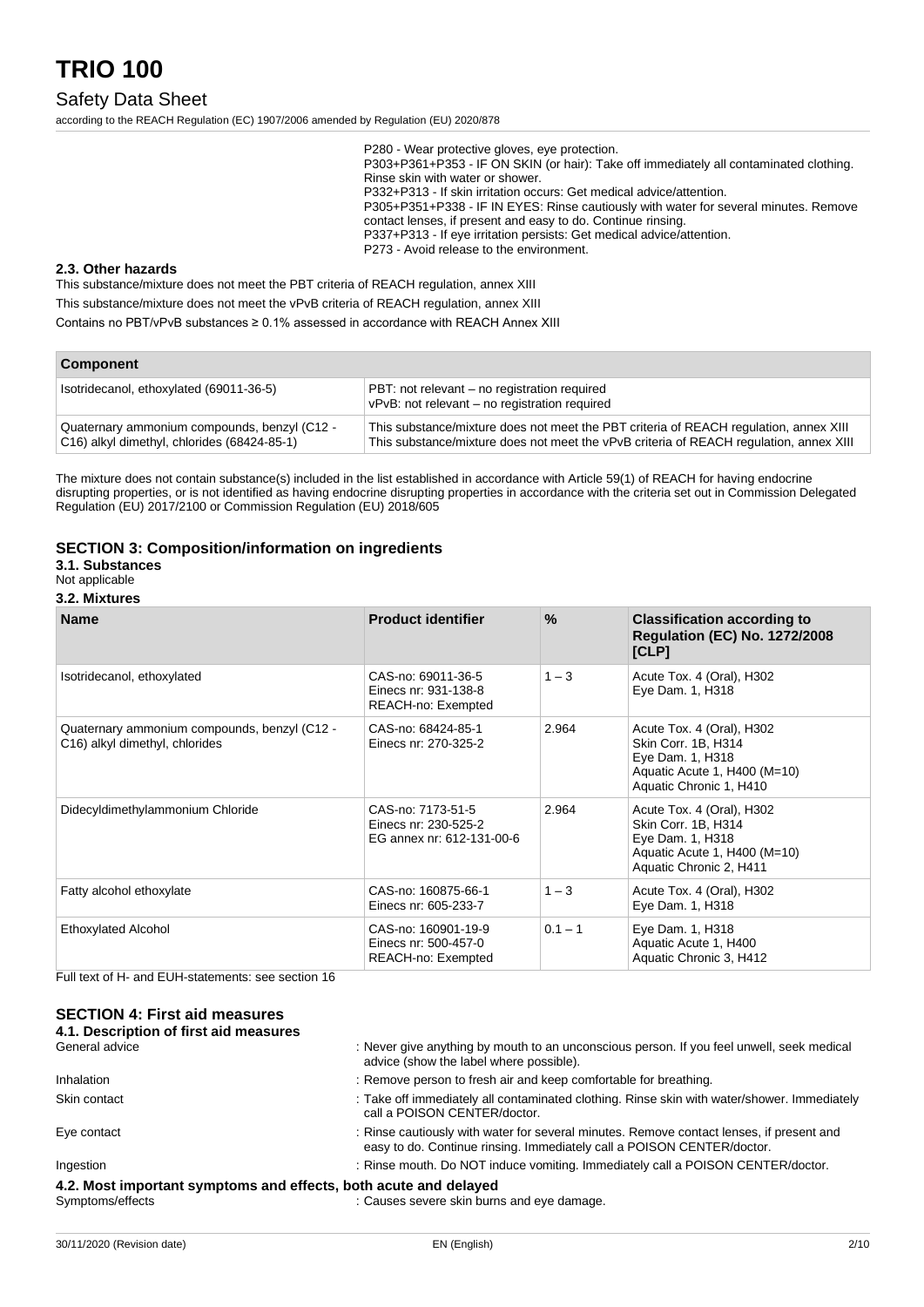## Safety Data Sheet

according to the REACH Regulation (EC) 1907/2006 amended by Regulation (EU) 2020/878

| according to the KEACH Regulation (EC) 1907/2006 america by Regulation (EO) 2020/676                                      |                                                                                                                                                                                                                             |
|---------------------------------------------------------------------------------------------------------------------------|-----------------------------------------------------------------------------------------------------------------------------------------------------------------------------------------------------------------------------|
| Acute effects skin                                                                                                        | : Causes severe burns.                                                                                                                                                                                                      |
| Acute effects eyes                                                                                                        | : Causes serious eye damage. stinging. redness, itching, tears.                                                                                                                                                             |
| Acute effects oral route                                                                                                  | : Burns or irritation of the linings of the mouth, throat, and gastrointestinal tract.                                                                                                                                      |
| 4.3. Indication of any immediate medical attention and special treatment needed<br>No additional information available    |                                                                                                                                                                                                                             |
| <b>SECTION 5: Firefighting measures</b><br>5.1. Extinguishing media                                                       |                                                                                                                                                                                                                             |
| Suitable extinguishing media                                                                                              | : Water.                                                                                                                                                                                                                    |
| 5.2. Special hazards arising from the substance or mixture                                                                |                                                                                                                                                                                                                             |
| Hazardous decomposition products in case of fire                                                                          | : Toxic fumes may be released. Carbon dioxide. Carbon monoxide.                                                                                                                                                             |
| 5.3. Advice for firefighters<br>Firefighting instructions                                                                 | : Use water spray or fog for cooling exposed containers. Exercise caution when fighting any<br>chemical fire. Prevent fire fighting water from entering the environment.                                                    |
| Protection during firefighting                                                                                            | : Do not enter fire area without proper protective equipment, including respiratory protection.                                                                                                                             |
| <b>SECTION 6: Accidental release measures</b><br>6.1. Personal precautions, protective equipment and emergency procedures |                                                                                                                                                                                                                             |
| 6.1.1. For non-emergency personnel<br>Emergency procedures                                                                | : Evacuate unnecessary personnel.                                                                                                                                                                                           |
| 6.1.2. For emergency responders                                                                                           |                                                                                                                                                                                                                             |
| Protective equipment                                                                                                      | : Equip cleanup crew with proper protection.                                                                                                                                                                                |
| <b>Emergency procedures</b>                                                                                               | : Ventilate area.                                                                                                                                                                                                           |
| 6.2. Environmental precautions                                                                                            | Prevent entry to sewers and public waters. Notify authorities if liquid enters sewers or public waters. Avoid release to the environment.                                                                                   |
| 6.3. Methods and material for containment and cleaning up                                                                 |                                                                                                                                                                                                                             |
| Methods for cleaning up                                                                                                   | : Soak up spills with inert solids, such as clay or diatomaceous earth as soon as possible.<br>Collect spillage. Store away from other materials.                                                                           |
| 6.4. Reference to other sections<br>See Section 8. Exposure controls and personal protection.                             |                                                                                                                                                                                                                             |
| <b>SECTION 7: Handling and storage</b><br>7.1. Precautions for safe handling                                              |                                                                                                                                                                                                                             |
| Precautions for safe handling                                                                                             | : Wash hands and other exposed areas with mild soap and water before eating, drinking or<br>smoking and when leaving work. Provide good ventilation in process area to prevent<br>formation of vapour. Do not breathe Mist. |
| Hygiene measures                                                                                                          | : Wash hands, forearms and face thoroughly after handling. Wash contaminated clothing<br>before reuse.                                                                                                                      |
| 7.2. Conditions for safe storage, including any incompatibilities                                                         |                                                                                                                                                                                                                             |
| <b>Technical measures</b>                                                                                                 | : Comply with applicable regulations.                                                                                                                                                                                       |
| Storage conditions                                                                                                        | : Keep container tightly closed.                                                                                                                                                                                            |
| Packaging materials                                                                                                       | : polyethylene.                                                                                                                                                                                                             |
| 7.3. Specific end use(s)<br>No additional information available                                                           |                                                                                                                                                                                                                             |
| <b>SECTION 8: Exposure controls/personal protection</b><br>8.1. Control parameters                                        |                                                                                                                                                                                                                             |
| 8.1.1 National occupational exposure and biological limit values                                                          |                                                                                                                                                                                                                             |

No additional information available

#### **8.1.2. Recommended monitoring procedures**

No additional information available

### **8.1.3. Air contaminants formed**

No additional information available

### **8.1.4. DNEL and PNEC**

No additional information available

### **8.1.5. Control banding**

No additional information available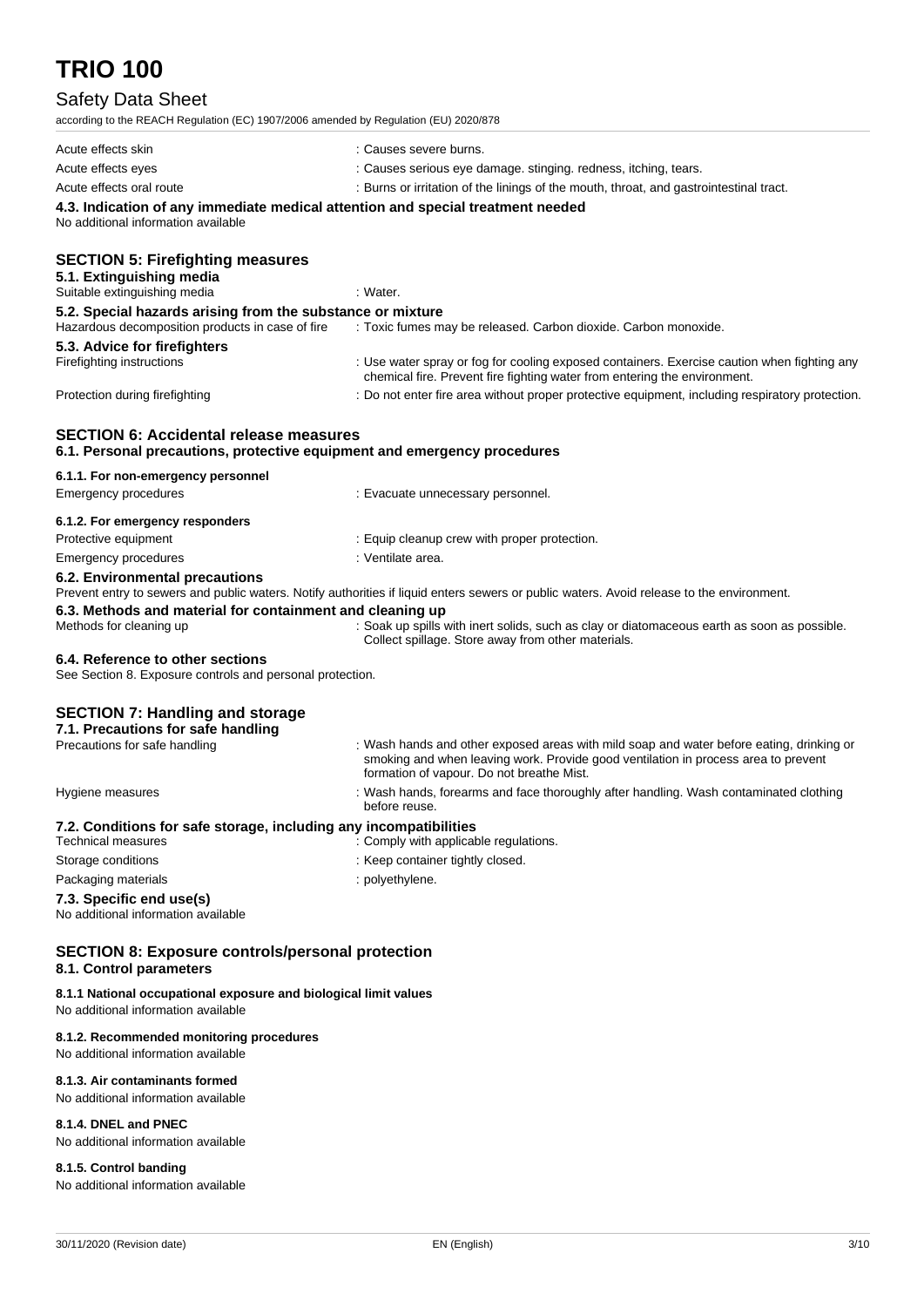### Safety Data Sheet

according to the REACH Regulation (EC) 1907/2006 amended by Regulation (EU) 2020/878

### **8.2. Exposure controls**

### **8.2.1. Appropriate engineering controls**

No additional information available

### **8.2.2. Personal protection equipment**

**Personal protective equipment:** Avoid all unnecessary exposure.

## **Personal protective equipment symbol(s):**



#### **8.2.2.1. Eye and face protection**

**Eye protection:** Chemical goggles or face shield

#### **8.2.2.2. Skin protection**

**Protective equipment:**

Wear suitable protective clothing

### **Hand protection:**

Wear protective gloves.

## **8.2.2.3. Respiratory protection**

No additional information available

### **8.2.2.4. Thermal hazards**

No additional information available

### **8.2.3. Environmental exposure controls**

**Other information:**

Do not eat, drink or smoke during use.

### **SECTION 9: Physical and chemical properties**

### **9.1. Information on basic physical and chemical properties**

| Physical state                                  | : Liquid            |
|-------------------------------------------------|---------------------|
| Colour                                          | : Yellow            |
| Physical state/form                             | : Liquid.           |
| Odour                                           | : odourless.        |
| Odour threshold                                 | : Not available     |
| Melting point/range                             | : 0 °C              |
| Freezing point                                  | : Not available     |
| Boiling point/Boiling range                     | : 100 $\degree$ C   |
| Flammability                                    | : Non flammable.    |
| <b>Explosive limits</b>                         | : Not available     |
| Lower explosion limit                           | : Not available     |
| Upper explosion limit                           | : Not available     |
| Flash point                                     | : Not available     |
| Autoignition temperature                        | : Not available     |
| Decomposition temperature                       | : Not available     |
| рH                                              | $: 11 - 11.5$       |
| Viscosity, kinematic                            | : Not available     |
| Solubility                                      | : Soluble in water. |
| Partition coefficient n-octanol/water (Log Kow) | : Not available     |
| Vapour pressure                                 | : Not available     |
| Vapour pressure at 50 °C                        | : Not available     |
| Density                                         | : Not available     |
| Relative density                                | : 1.012             |
|                                                 |                     |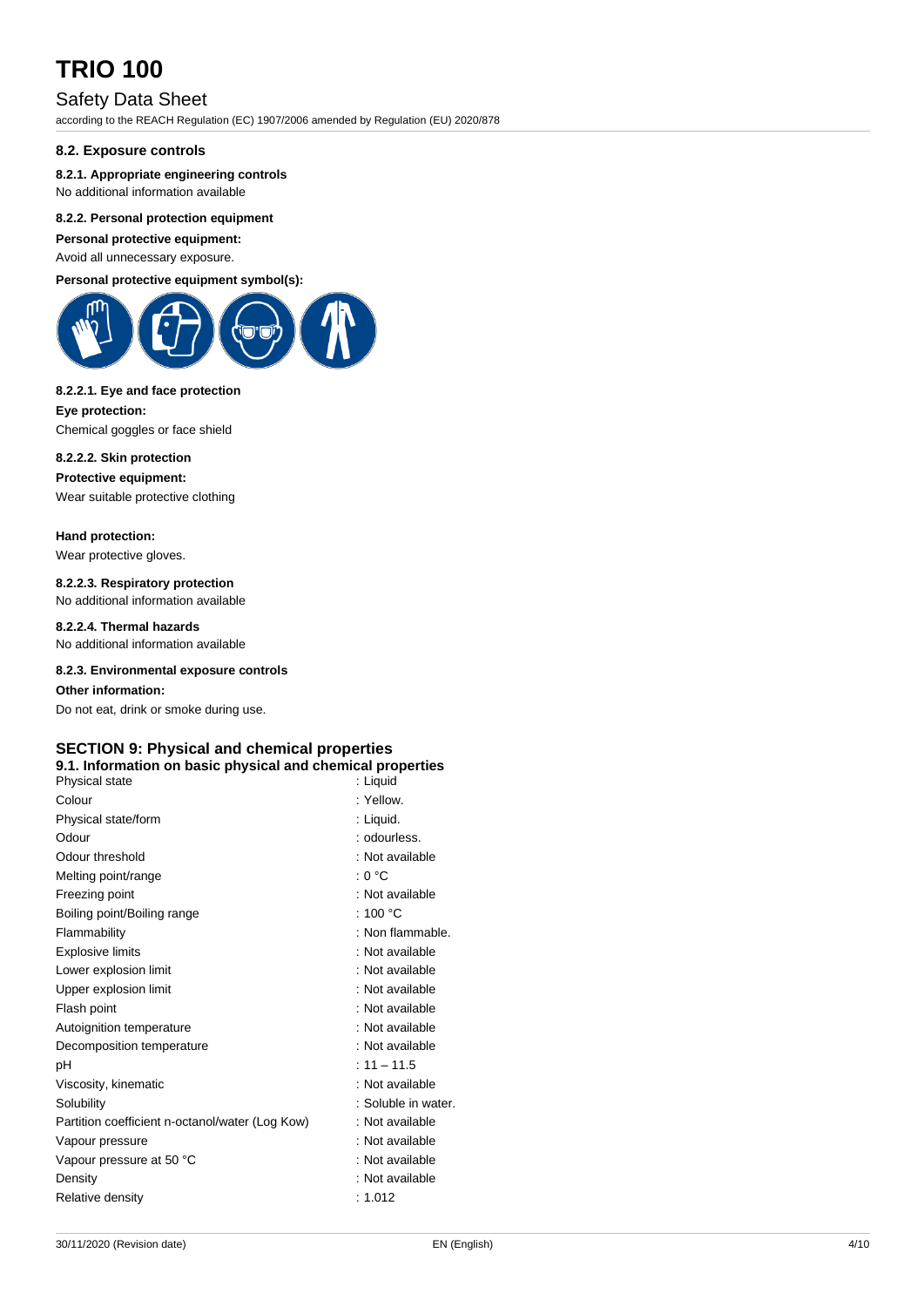## Safety Data Sheet

according to the REACH Regulation (EC) 1907/2006 amended by Regulation (EU) 2020/878

| according to the REACH Regulation (EC) 1907/2006 amended by Regulation (EU) 2020/676                                                                                                                                                                                                                                                                                                                                                                                                    |                                                                                                    |
|-----------------------------------------------------------------------------------------------------------------------------------------------------------------------------------------------------------------------------------------------------------------------------------------------------------------------------------------------------------------------------------------------------------------------------------------------------------------------------------------|----------------------------------------------------------------------------------------------------|
| Relative vapour density at 20 °C<br>Particle characteristics                                                                                                                                                                                                                                                                                                                                                                                                                            | : Not available<br>: Not applicable                                                                |
| 9.2. Other information                                                                                                                                                                                                                                                                                                                                                                                                                                                                  |                                                                                                    |
| 9.2.1. Information with regard to physical hazard classes<br>No additional information available                                                                                                                                                                                                                                                                                                                                                                                        |                                                                                                    |
| 9.2.2. Other safety characteristics<br>VOC content                                                                                                                                                                                                                                                                                                                                                                                                                                      | : 0 q/l                                                                                            |
| <b>SECTION 10: Stability and reactivity</b><br>10.1. Reactivity<br>Thermal decomposition generates : Corrosive vapours.<br>10.2. Chemical stability<br>Stable under normal conditions.<br>10.3. Possibility of hazardous reactions<br>No dangerous reactions known under normal conditions of use.<br>10.4. Conditions to avoid<br>No additional information available<br>10.5. Incompatible materials<br>No additional information available<br>10.6. Hazardous decomposition products | fume. Carbon monoxide. Carbon dioxide. Thermal decomposition generates : Corrosive vapours.        |
| <b>SECTION 11: Toxicological information</b><br>Acute toxicity (oral)                                                                                                                                                                                                                                                                                                                                                                                                                   | 11.1. Information on hazard classes as defined in Regulation (EC) No 1272/2008<br>: Not classified |
| Acute toxicity (dermal)                                                                                                                                                                                                                                                                                                                                                                                                                                                                 | : Not classified                                                                                   |
| Acute toxicity (inhalation)                                                                                                                                                                                                                                                                                                                                                                                                                                                             | : Not classified                                                                                   |
| Fatty alcohol ethoxylate (160875-66-1)                                                                                                                                                                                                                                                                                                                                                                                                                                                  |                                                                                                    |
| LD50 oral rat                                                                                                                                                                                                                                                                                                                                                                                                                                                                           | $>$ 300 (300 - 2000) mg/kg                                                                         |
| LD50 dermal rat                                                                                                                                                                                                                                                                                                                                                                                                                                                                         | > 2000 mg/kg                                                                                       |
| Isotridecanol, ethoxylated (69011-36-5)                                                                                                                                                                                                                                                                                                                                                                                                                                                 |                                                                                                    |
| LD50 oral rat                                                                                                                                                                                                                                                                                                                                                                                                                                                                           | $>$ 300 ( $\leq$ 2000) mg/kg                                                                       |
| LD50 dermal rabbit                                                                                                                                                                                                                                                                                                                                                                                                                                                                      | > 2000 mg/kg                                                                                       |
|                                                                                                                                                                                                                                                                                                                                                                                                                                                                                         | Quaternary ammonium compounds, benzyl (C12 - C16) alkyl dimethyl, chlorides (68424-85-1)           |
| LD50 oral rat                                                                                                                                                                                                                                                                                                                                                                                                                                                                           | 795 mg/kg                                                                                          |
| Skin corrosion/irritation                                                                                                                                                                                                                                                                                                                                                                                                                                                               | Causes severe skin burns.                                                                          |
|                                                                                                                                                                                                                                                                                                                                                                                                                                                                                         | pH: 11 - 11.5                                                                                      |
| Serious eye damage/irritation                                                                                                                                                                                                                                                                                                                                                                                                                                                           | : Assumed to cause serious eye damage<br>pH: 11 - 11.5                                             |
| Respiratory or skin sensitisation                                                                                                                                                                                                                                                                                                                                                                                                                                                       | : Not classified                                                                                   |
| Additional information                                                                                                                                                                                                                                                                                                                                                                                                                                                                  | : Based on available data, the classification criteria are not met                                 |
| Germ cell mutagenicity                                                                                                                                                                                                                                                                                                                                                                                                                                                                  | : Not classified                                                                                   |
| Additional information                                                                                                                                                                                                                                                                                                                                                                                                                                                                  | : Based on available data, the classification criteria are not met                                 |
| Carcinogenicity                                                                                                                                                                                                                                                                                                                                                                                                                                                                         | : Not classified                                                                                   |
| Additional information                                                                                                                                                                                                                                                                                                                                                                                                                                                                  | : Based on available data, the classification criteria are not met                                 |
| Reproductive toxicity                                                                                                                                                                                                                                                                                                                                                                                                                                                                   | : Not classified                                                                                   |
| Additional information                                                                                                                                                                                                                                                                                                                                                                                                                                                                  | : Based on available data, the classification criteria are not met                                 |
| STOT-single exposure                                                                                                                                                                                                                                                                                                                                                                                                                                                                    | : Not classified                                                                                   |
| Additional information                                                                                                                                                                                                                                                                                                                                                                                                                                                                  | : Based on available data, the classification criteria are not met                                 |
| Isotridecanol, ethoxylated (69011-36-5)                                                                                                                                                                                                                                                                                                                                                                                                                                                 |                                                                                                    |
| NOAEL (oral, rat)                                                                                                                                                                                                                                                                                                                                                                                                                                                                       | > 250 mg/kg bodyweight                                                                             |
| STOT-repeated exposure                                                                                                                                                                                                                                                                                                                                                                                                                                                                  | : Not classified                                                                                   |

Additional information **interest of a state of a state of a** Based on available data, the classification criteria are not met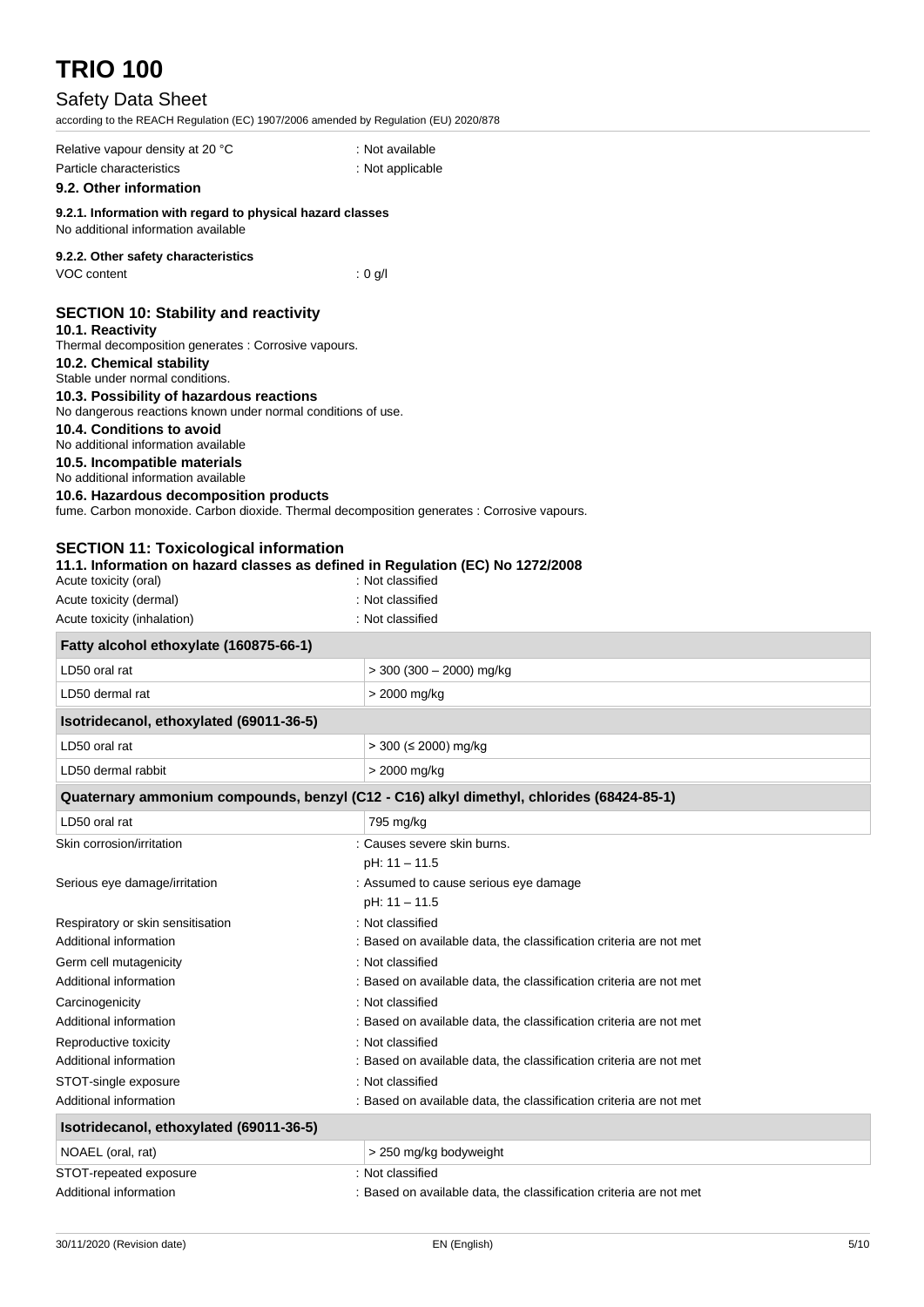## Safety Data Sheet

according to the REACH Regulation (EC) 1907/2006 amended by Regulation (EU) 2020/878

| Aspiration hazard<br>Additional information                                              | : Not classified<br>: Based on available data, the classification criteria are not met                                                                                                                                                                                                                                                                                                                           |  |
|------------------------------------------------------------------------------------------|------------------------------------------------------------------------------------------------------------------------------------------------------------------------------------------------------------------------------------------------------------------------------------------------------------------------------------------------------------------------------------------------------------------|--|
| 11.2. Information on other hazards                                                       |                                                                                                                                                                                                                                                                                                                                                                                                                  |  |
| 11.2.1. Endocrine disrupting properties<br>No additional information available           |                                                                                                                                                                                                                                                                                                                                                                                                                  |  |
| 11.2.2. Other information<br>Potential adverse human health effects and<br>symptoms      | : Based on available data, the classification criteria are not met                                                                                                                                                                                                                                                                                                                                               |  |
| <b>SECTION 12: Ecological information</b><br>12.1. Toxicity<br>Ecology - water           | : Very toxic to aquatic life. Toxic to aquatic life with long lasting effects.                                                                                                                                                                                                                                                                                                                                   |  |
| Hazardous to the aquatic environment, short-term<br>(acute)                              | : Very toxic to aquatic life.                                                                                                                                                                                                                                                                                                                                                                                    |  |
| Hazardous to the aquatic environment, long-term<br>(chronic)                             | : Toxic to aquatic life with long lasting effects.                                                                                                                                                                                                                                                                                                                                                               |  |
| Not rapidly degradable                                                                   |                                                                                                                                                                                                                                                                                                                                                                                                                  |  |
| Ethoxylated Alcohol (160901-19-9)                                                        |                                                                                                                                                                                                                                                                                                                                                                                                                  |  |
| LC50 - Fish [1]                                                                          | 0.1 - 1 mg/l (Danio rerio - OESO 203 - ECHA)                                                                                                                                                                                                                                                                                                                                                                     |  |
| EC50 - Crustacea [1]                                                                     | 0.1 - 1 mg/l (Daphnia magna - ECHA)                                                                                                                                                                                                                                                                                                                                                                              |  |
| ErC50 algae                                                                              | $0.1 - 1$ mg/l                                                                                                                                                                                                                                                                                                                                                                                                   |  |
| NOEC chronic fish                                                                        | $> 0.1$ mg/l                                                                                                                                                                                                                                                                                                                                                                                                     |  |
| NOEC chronic algae                                                                       | 0.14 mg/l (CESIO)                                                                                                                                                                                                                                                                                                                                                                                                |  |
| Fatty alcohol ethoxylate (160875-66-1)                                                   |                                                                                                                                                                                                                                                                                                                                                                                                                  |  |
| EC50 - Crustacea [1]                                                                     | $> 10$ mg/l                                                                                                                                                                                                                                                                                                                                                                                                      |  |
| ErC50 algae                                                                              | $> 10$ mg/l                                                                                                                                                                                                                                                                                                                                                                                                      |  |
| NOEC chronic fish                                                                        | $> 1$ mg/l                                                                                                                                                                                                                                                                                                                                                                                                       |  |
| Isotridecanol, ethoxylated (69011-36-5)                                                  |                                                                                                                                                                                                                                                                                                                                                                                                                  |  |
| LC50 - Fish [1]                                                                          | $> 1$ mg/l                                                                                                                                                                                                                                                                                                                                                                                                       |  |
| EC50 - Crustacea [1]                                                                     | $> 1$ mg/l                                                                                                                                                                                                                                                                                                                                                                                                       |  |
| ErC50 algae                                                                              | $1 - 10$ mg/l                                                                                                                                                                                                                                                                                                                                                                                                    |  |
| Didecyldimethylammonium Chloride (7173-51-5)                                             |                                                                                                                                                                                                                                                                                                                                                                                                                  |  |
| EC50 - Crustacea [1]                                                                     | 0.03 mg/l                                                                                                                                                                                                                                                                                                                                                                                                        |  |
| EC50 96h - Algae [1]                                                                     | $0.06$ mg/l                                                                                                                                                                                                                                                                                                                                                                                                      |  |
| Quaternary ammonium compounds, benzyl (C12 - C16) alkyl dimethyl, chlorides (68424-85-1) |                                                                                                                                                                                                                                                                                                                                                                                                                  |  |
| LC50 - Fish [1]                                                                          | $0.85$ mg/l                                                                                                                                                                                                                                                                                                                                                                                                      |  |
| EC50 - Crustacea [1]                                                                     | $0.016$ mg/l                                                                                                                                                                                                                                                                                                                                                                                                     |  |
| EC50 72h - Algae [1]                                                                     | $0.02 \text{ mg/l}$                                                                                                                                                                                                                                                                                                                                                                                              |  |
| NOEC chronic crustacea                                                                   | $0.025$ mg/l                                                                                                                                                                                                                                                                                                                                                                                                     |  |
| 12.2. Persistence and degradability                                                      |                                                                                                                                                                                                                                                                                                                                                                                                                  |  |
| <b>TRIO 100</b>                                                                          |                                                                                                                                                                                                                                                                                                                                                                                                                  |  |
| Persistence and degradability                                                            | Biodegradable. The surfactant(s) contained in this preparation complies (comply) with the<br>biodegradability criteria as laid down in Regulation (EC) No. 648/2004 on detergents. Data<br>to support this assertion are held at the disposal of the competent authorities of the<br>Member States and will be made available to them, at their direct request or at the request<br>of a detergent manufacturer. |  |
| Ethoxylated Alcohol (160901-19-9)                                                        |                                                                                                                                                                                                                                                                                                                                                                                                                  |  |
| Persistence and degradability                                                            | Readily biodegradable.                                                                                                                                                                                                                                                                                                                                                                                           |  |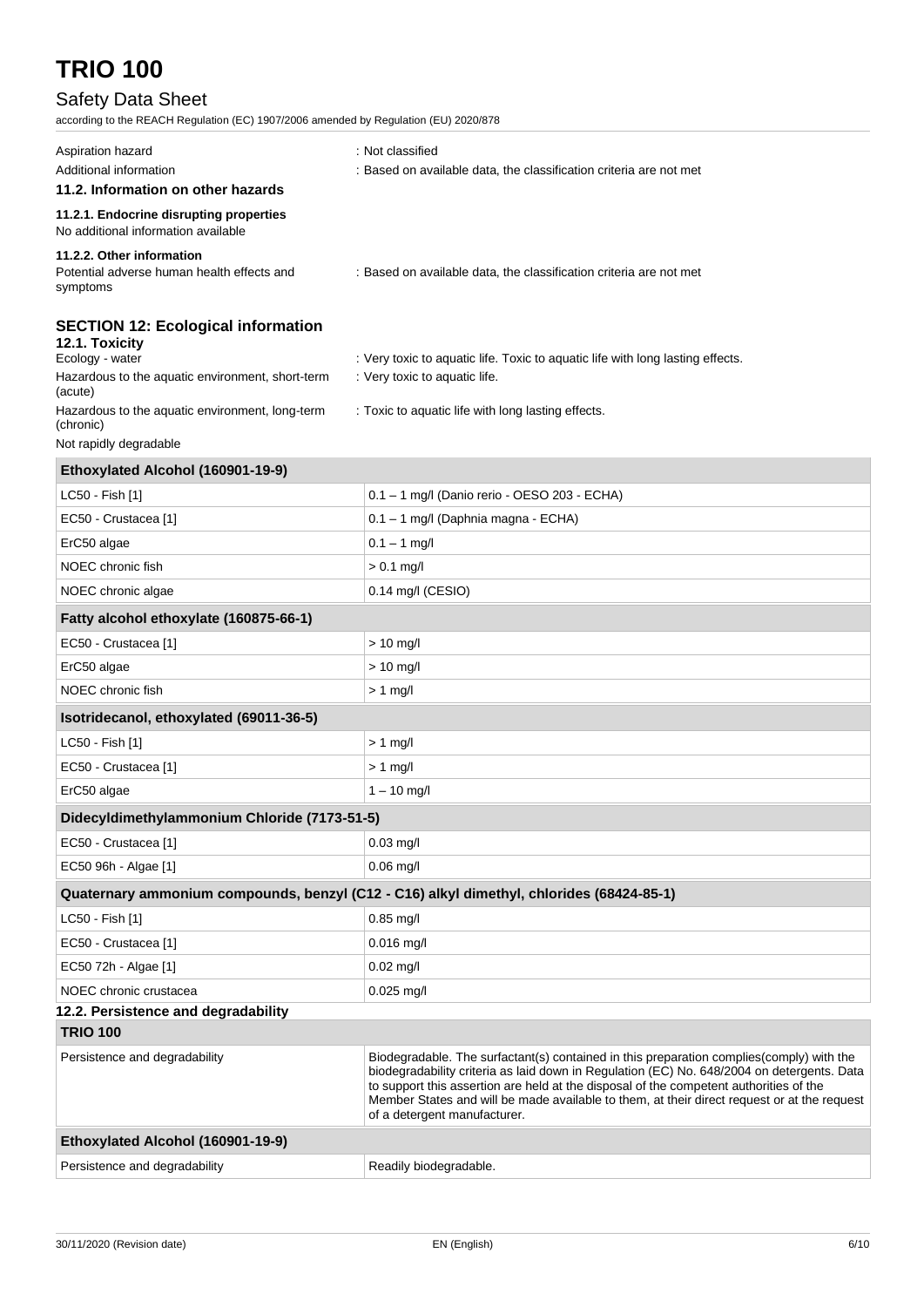## Safety Data Sheet

according to the REACH Regulation (EC) 1907/2006 amended by Regulation (EU) 2020/878

| Fatty alcohol ethoxylate (160875-66-1)                                                                                    |                                                                             |                |  |  |
|---------------------------------------------------------------------------------------------------------------------------|-----------------------------------------------------------------------------|----------------|--|--|
| Persistence and degradability                                                                                             | Biodegradable.                                                              |                |  |  |
| Isotridecanol, ethoxylated (69011-36-5)                                                                                   |                                                                             |                |  |  |
| Persistence and degradability                                                                                             | Readily biodegradable, according to appropriate OECD test. Not established. |                |  |  |
| Quaternary ammonium compounds, benzyl (C12 - C16) alkyl dimethyl, chlorides (68424-85-1)                                  |                                                                             |                |  |  |
| Persistence and degradability                                                                                             | Biodegradable.                                                              |                |  |  |
| Biodegradation                                                                                                            | >90%                                                                        |                |  |  |
| 12.3. Bioaccumulative potential                                                                                           |                                                                             |                |  |  |
| <b>TRIO 100</b>                                                                                                           |                                                                             |                |  |  |
| Bioaccumulative potential                                                                                                 | No bioaccumulation.                                                         |                |  |  |
| Ethoxylated Alcohol (160901-19-9)                                                                                         |                                                                             |                |  |  |
| Partition coefficient n-octanol/water (Log Kow)                                                                           | < 4 Not applicable                                                          |                |  |  |
| No bioaccumulation.<br>Bioaccumulative potential                                                                          |                                                                             |                |  |  |
| Fatty alcohol ethoxylate (160875-66-1)                                                                                    |                                                                             |                |  |  |
| Bioaccumulative potential                                                                                                 | No bioaccumulation.                                                         |                |  |  |
| Isotridecanol, ethoxylated (69011-36-5)                                                                                   |                                                                             |                |  |  |
| Bioaccumulative potential                                                                                                 | No bioaccumulation. Not established.                                        |                |  |  |
| Quaternary ammonium compounds, benzyl (C12 - C16) alkyl dimethyl, chlorides (68424-85-1)                                  |                                                                             |                |  |  |
| Partition coefficient n-octanol/water (Log Kow)                                                                           | 2.88                                                                        |                |  |  |
| Bioaccumulative potential                                                                                                 | No bioaccumulation.                                                         |                |  |  |
| 12.4. Mobility in soil<br>No additional information available                                                             |                                                                             |                |  |  |
| 12.5. Results of PBT and vPvB assessment                                                                                  |                                                                             |                |  |  |
| <b>TRIO 100</b>                                                                                                           |                                                                             |                |  |  |
| This substance/mixture does not meet the PBT criteria of REACH regulation, annex XIII                                     |                                                                             |                |  |  |
| This substance/mixture does not meet the vPvB criteria of REACH regulation, annex XIII                                    |                                                                             |                |  |  |
| 12.6. Endocrine disrupting properties<br>No additional information available                                              |                                                                             |                |  |  |
| 12.7. Other adverse effects<br>Additional information                                                                     | : Avoid release to the environment.                                         |                |  |  |
| <b>SECTION 13: Disposal considerations</b><br>13.1. Waste treatment methods<br>Product/Packaging disposal recommendations | : Dispose in a safe manner in accordance with local/national regulations.   |                |  |  |
| Waste / unused products                                                                                                   | : Avoid release to the environment.                                         |                |  |  |
|                                                                                                                           |                                                                             |                |  |  |
| <b>SECTION 14: Transport information</b><br>In accordance with ADR / IMDG / IATA                                          |                                                                             |                |  |  |
| <b>ADR</b>                                                                                                                | <b>IMDG</b>                                                                 | <b>IATA</b>    |  |  |
| 14.1. UN number or ID number                                                                                              |                                                                             |                |  |  |
| UN 3082                                                                                                                   | <b>UN 3082</b>                                                              | <b>UN 3082</b> |  |  |

| 14.2. UN proper shipping name |                           |                                              |  |
|-------------------------------|---------------------------|----------------------------------------------|--|
| ENVIRONMENTALLY HAZARDOUS     | ENVIRONMENTALLY HAZARDOUS | Environmentally hazardous substance, liquid, |  |
| SUBSTANCE, LIQUID, N.O.S.     | SUBSTANCE, LIQUID, N.O.S. | n.o.s.                                       |  |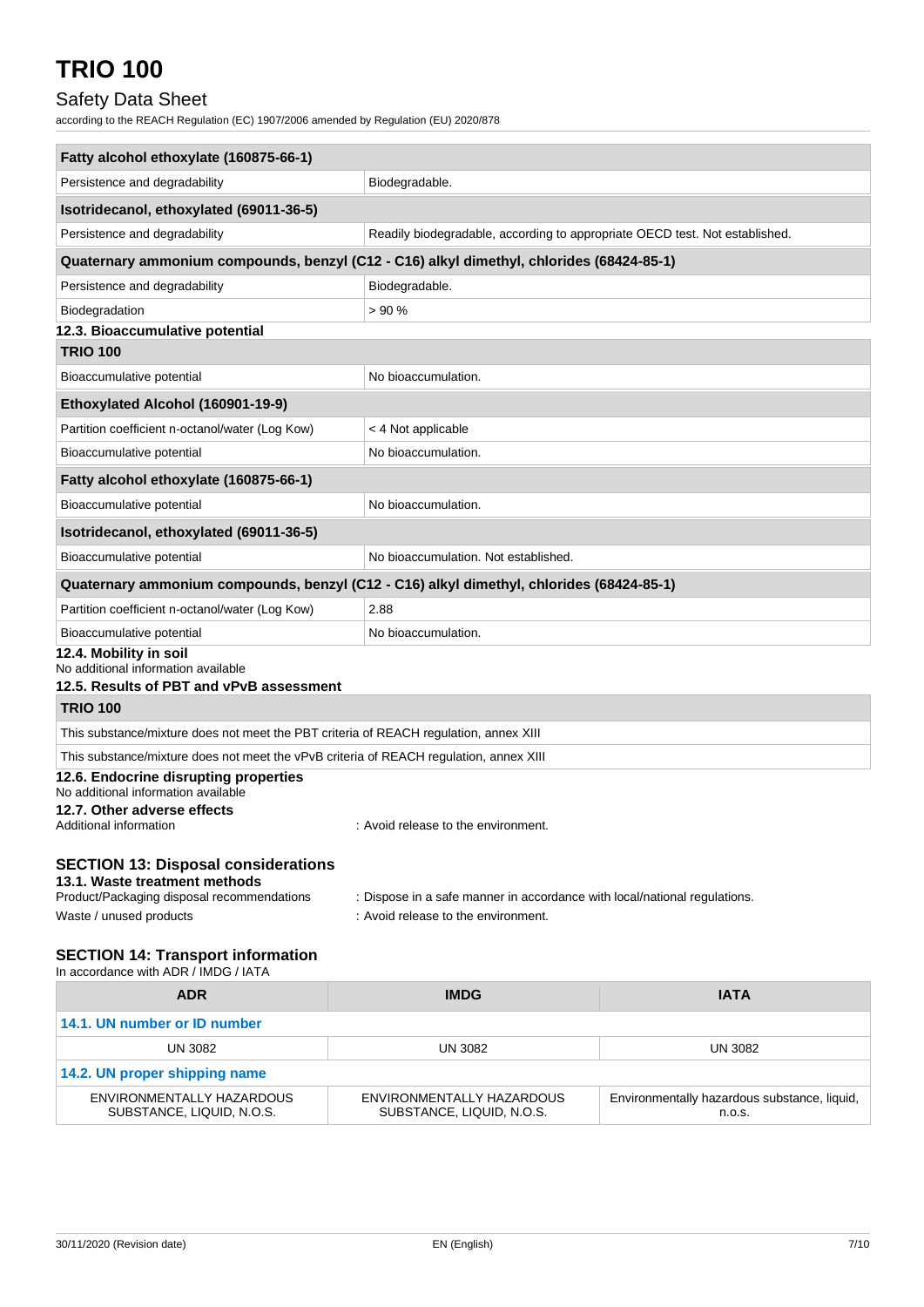## Safety Data Sheet

according to the REACH Regulation (EC) 1907/2006 amended by Regulation (EU) 2020/878

| <b>ADR</b>                                                                                                                                                                                           | <b>IMDG</b>                                                                                                                                                                                                                 | <b>IATA</b>                                                                                                                                                                                     |
|------------------------------------------------------------------------------------------------------------------------------------------------------------------------------------------------------|-----------------------------------------------------------------------------------------------------------------------------------------------------------------------------------------------------------------------------|-------------------------------------------------------------------------------------------------------------------------------------------------------------------------------------------------|
| <b>Transport document description</b>                                                                                                                                                                |                                                                                                                                                                                                                             |                                                                                                                                                                                                 |
| UN 3082 ENVIRONMENTALLY HAZARDOUS<br>SUBSTANCE, LIQUID, N.O.S. (Quaternary<br>ammonium compounds, benzyl (C12 - C16)<br>alkyl dimethyl, chlorides;<br>Didecyldimethylammonium Chloride), 9, III, (-) | UN 3082 ENVIRONMENTALLY HAZARDOUS<br>SUBSTANCE, LIQUID, N.O.S. (Quaternary<br>ammonium compounds, benzyl (C12 - C16)<br>alkyl dimethyl, chlorides;<br>Didecyldimethylammonium Chloride), 9, III,<br><b>MARINE POLLUTANT</b> | UN 3082 Environmentally hazardous<br>substance, liquid, n.o.s. (Quaternary<br>ammonium compounds, benzyl (C12 - C16)<br>alkyl dimethyl, chlorides;<br>Didecyldimethylammonium Chloride), 9, III |
| 14.3. Transport hazard class(es)                                                                                                                                                                     |                                                                                                                                                                                                                             |                                                                                                                                                                                                 |
| 9                                                                                                                                                                                                    | 9                                                                                                                                                                                                                           | 9                                                                                                                                                                                               |
|                                                                                                                                                                                                      |                                                                                                                                                                                                                             |                                                                                                                                                                                                 |
| 14.4. Packing group                                                                                                                                                                                  |                                                                                                                                                                                                                             |                                                                                                                                                                                                 |
| Ш                                                                                                                                                                                                    | Ш                                                                                                                                                                                                                           | Ш                                                                                                                                                                                               |
|                                                                                                                                                                                                      |                                                                                                                                                                                                                             |                                                                                                                                                                                                 |
| <b>14.5. Environmental hazards</b>                                                                                                                                                                   |                                                                                                                                                                                                                             |                                                                                                                                                                                                 |
| Dangerous for the environment: Yes                                                                                                                                                                   | Dangerous for the environment: Yes<br>Marine pollutant: Yes                                                                                                                                                                 | Dangerous for the environment: Yes                                                                                                                                                              |
| No supplementary information available                                                                                                                                                               |                                                                                                                                                                                                                             |                                                                                                                                                                                                 |
| 14.6. Special precautions for user                                                                                                                                                                   |                                                                                                                                                                                                                             |                                                                                                                                                                                                 |
| <b>Overland transport</b>                                                                                                                                                                            |                                                                                                                                                                                                                             |                                                                                                                                                                                                 |
| Classification code (ADR)                                                                                                                                                                            | : M6                                                                                                                                                                                                                        |                                                                                                                                                                                                 |
| Special provisions (ADR)                                                                                                                                                                             | : 274, 335, 375, 601                                                                                                                                                                                                        |                                                                                                                                                                                                 |
| Limited quantities (ADR)                                                                                                                                                                             | : 51                                                                                                                                                                                                                        |                                                                                                                                                                                                 |
| Packing instructions (ADR)                                                                                                                                                                           | : P001, IBC03, LP01, R001                                                                                                                                                                                                   |                                                                                                                                                                                                 |
| Special packing provisions (ADR)                                                                                                                                                                     | $:$ PP1                                                                                                                                                                                                                     |                                                                                                                                                                                                 |
| Mixed packing provisions (ADR)                                                                                                                                                                       | : MP19                                                                                                                                                                                                                      |                                                                                                                                                                                                 |
| Portable tank and bulk container instructions<br>(ADR)                                                                                                                                               | : T4                                                                                                                                                                                                                        |                                                                                                                                                                                                 |
| Portable tank and bulk container special provisions<br>(ADR)                                                                                                                                         | : TP1, TP29                                                                                                                                                                                                                 |                                                                                                                                                                                                 |
| Tank code (ADR)                                                                                                                                                                                      | : LGBV                                                                                                                                                                                                                      |                                                                                                                                                                                                 |
| Vehicle for tank carriage                                                                                                                                                                            | : AT                                                                                                                                                                                                                        |                                                                                                                                                                                                 |
| Transport category (ADR)                                                                                                                                                                             | : 3                                                                                                                                                                                                                         |                                                                                                                                                                                                 |
| Special provisions for carriage - Packages (ADR)                                                                                                                                                     | : V12                                                                                                                                                                                                                       |                                                                                                                                                                                                 |
| Special provisions for carriage - Loading,<br>unloading and handling (ADR)                                                                                                                           | : CV13                                                                                                                                                                                                                      |                                                                                                                                                                                                 |
| Hazard identification number (Kemler No.)                                                                                                                                                            | : 90                                                                                                                                                                                                                        |                                                                                                                                                                                                 |
| Orange plates                                                                                                                                                                                        | 90<br><b>3082</b>                                                                                                                                                                                                           |                                                                                                                                                                                                 |
| Tunnel code                                                                                                                                                                                          |                                                                                                                                                                                                                             |                                                                                                                                                                                                 |
| EAC code                                                                                                                                                                                             | : 3Z                                                                                                                                                                                                                        |                                                                                                                                                                                                 |
| <b>Transport by sea</b>                                                                                                                                                                              |                                                                                                                                                                                                                             |                                                                                                                                                                                                 |
| Special provisions (IMDG)                                                                                                                                                                            | : 274, 335, 969                                                                                                                                                                                                             |                                                                                                                                                                                                 |
| Limited quantities (IMDG)                                                                                                                                                                            | :5L                                                                                                                                                                                                                         |                                                                                                                                                                                                 |
| Packing instructions (IMDG)                                                                                                                                                                          | : LP01, P001                                                                                                                                                                                                                |                                                                                                                                                                                                 |
| Special packing provisions (IMDG)                                                                                                                                                                    | $:$ PP1                                                                                                                                                                                                                     |                                                                                                                                                                                                 |
| IBC packing instructions (IMDG)                                                                                                                                                                      | : IBC03                                                                                                                                                                                                                     |                                                                                                                                                                                                 |
| Air transport<br>PCA Limited quantities (IATA)                                                                                                                                                       | : Y964                                                                                                                                                                                                                      |                                                                                                                                                                                                 |
|                                                                                                                                                                                                      |                                                                                                                                                                                                                             |                                                                                                                                                                                                 |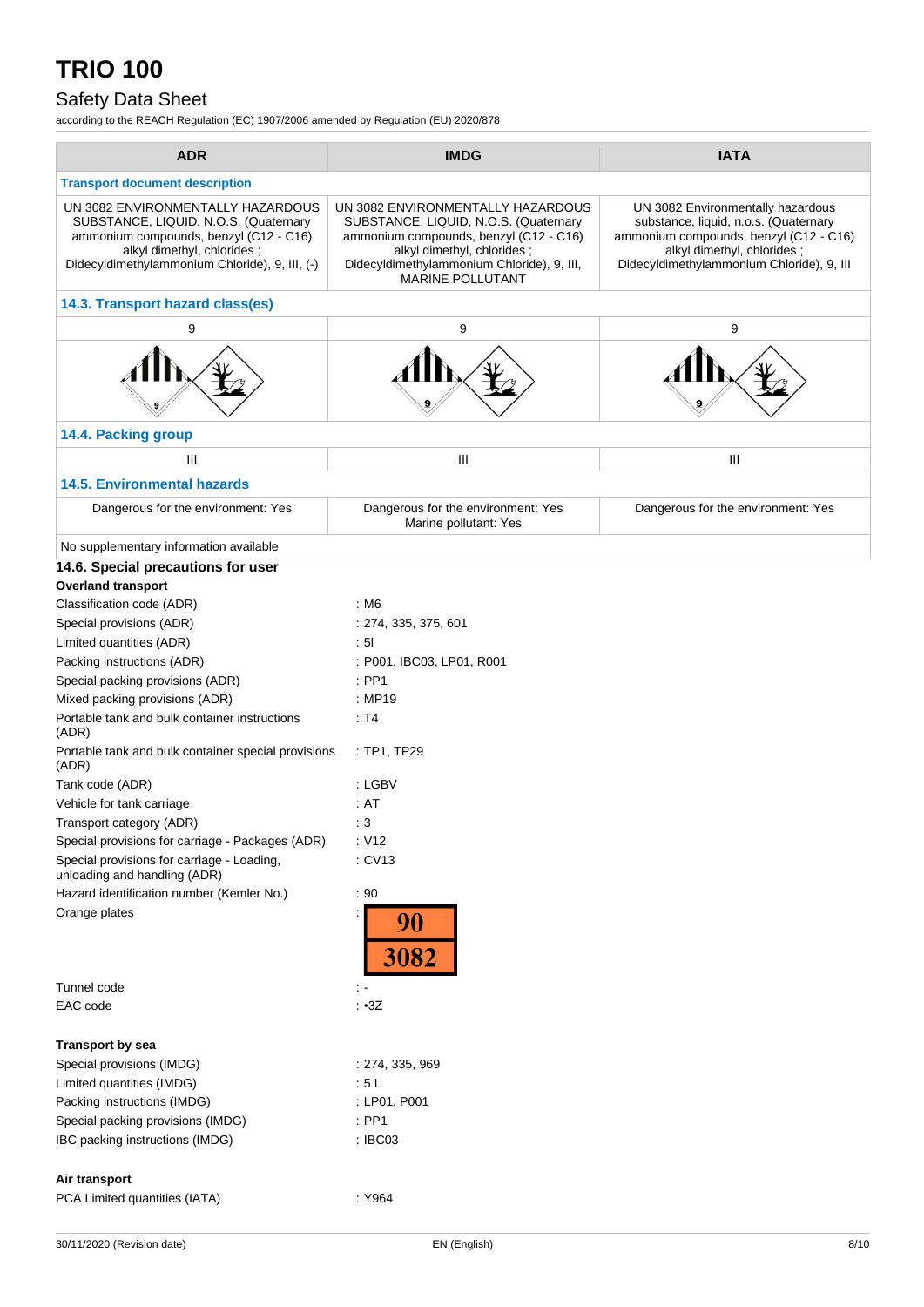### Safety Data Sheet

according to the REACH Regulation (EC) 1907/2006 amended by Regulation (EU) 2020/878

| PCA limited quantity max net quantity (IATA) | : 30kgG           |
|----------------------------------------------|-------------------|
| PCA packing instructions (IATA)              | :964              |
| PCA max net quantity (IATA)                  | :450L             |
| CAO packing instructions (IATA)              | :964              |
| CAO max net quantity (IATA)                  | :450L             |
| Special provisions (IATA)                    | : A97, A158, A197 |

**14.7. Maritime transport in bulk according to IMO instruments**

Not applicable

### **SECTION 15: Regulatory information**

### **15.1. Safety, health and environmental regulations/legislation specific for the substance or mixture**

### **15.1.1. EU-Regulations**

Contains no REACH substances with Annex XVII restrictions

Contains no substance on the REACH candidate list

Contains no REACH Annex XIV substances

Substances subject to Regulation (EU) No 649/2012 of the European Parliament and of the Council of 4 july 2012 concerning the export and import of hazardous chemicals: Didecyldimethylammonium chloride (7173-51-5)

Contains no substance subject to Regulation (EU) No 2019/1021 of the European Parliament and of the Council of 20 June 2019 on persistent organic pollutants

Contains no substance subject to REGULATION (EU) No 1005/2009 OF THE EUROPEAN PARLIAMENT AND OF THE COUNCIL of 16 September 2009 on substances that deplete the ozone layer.

Contains no substance subject to Regulation (EU) 2019/1148 of the European Parliament and of the Council of 20 June 2019 on the marketing and use of explosives precursors.

VOC content : 0 g/l

Contains no substance subject to Regulation (EC) 273/2004 of the European Parliament and of the Council of 11 February 2004 on the manufacture and the placing on market of certain substances used in the illicit manufacture of narcotic drugs and psychotropic substances.

### **15.1.2. National regulations**

No additional information available

### **15.2. Chemical safety assessment**

No chemical safety assessment has been carried out

### **SECTION 16: Other information**

Data sources : REGULATION (EC) No 1272/2008 OF THE EUROPEAN PARLIAMENT AND OF THE COUNCIL of 16 December 2008 on classification, labelling and packaging of substances and mixtures, amending and repealing Directives 67/548/EEC and 1999/45/EC, and amending Regulation (EC) No 1907/2006.

Other information  $\blacksquare$  : None.

### **Full text of H- and EUH-statements:**

| Acute Tox. 4 (Oral)      | Acute toxicity (oral), Category 4                                 |  |  |
|--------------------------|-------------------------------------------------------------------|--|--|
| Aquatic Acute 1          | Hazardous to the aquatic environment - Acute Hazard, Category 1   |  |  |
| <b>Aquatic Chronic 1</b> | Hazardous to the aquatic environment - Chronic Hazard, Category 1 |  |  |
| Aquatic Chronic 2        | Hazardous to the aquatic environment — Chronic Hazard, Category 2 |  |  |
| Aquatic Chronic 3        | Hazardous to the aquatic environment — Chronic Hazard, Category 3 |  |  |
| Eye Dam. 1               | Serious eye damage/eye irritation, Category 1                     |  |  |
| H302                     | Harmful if swallowed.                                             |  |  |
| H314                     | Causes severe skin burns and eye damage.                          |  |  |
| H318                     | Causes serious eye damage.                                        |  |  |
| H400                     | Very toxic to aquatic life.                                       |  |  |
| H410                     | Very toxic to aquatic life with long lasting effects.             |  |  |
| H411                     | Toxic to aquatic life with long lasting effects.                  |  |  |
| H412                     | Harmful to aquatic life with long lasting effects.                |  |  |
| Skin Corr. 1B            | Skin corrosion/irritation, Category 1, Sub-Category 1B            |  |  |